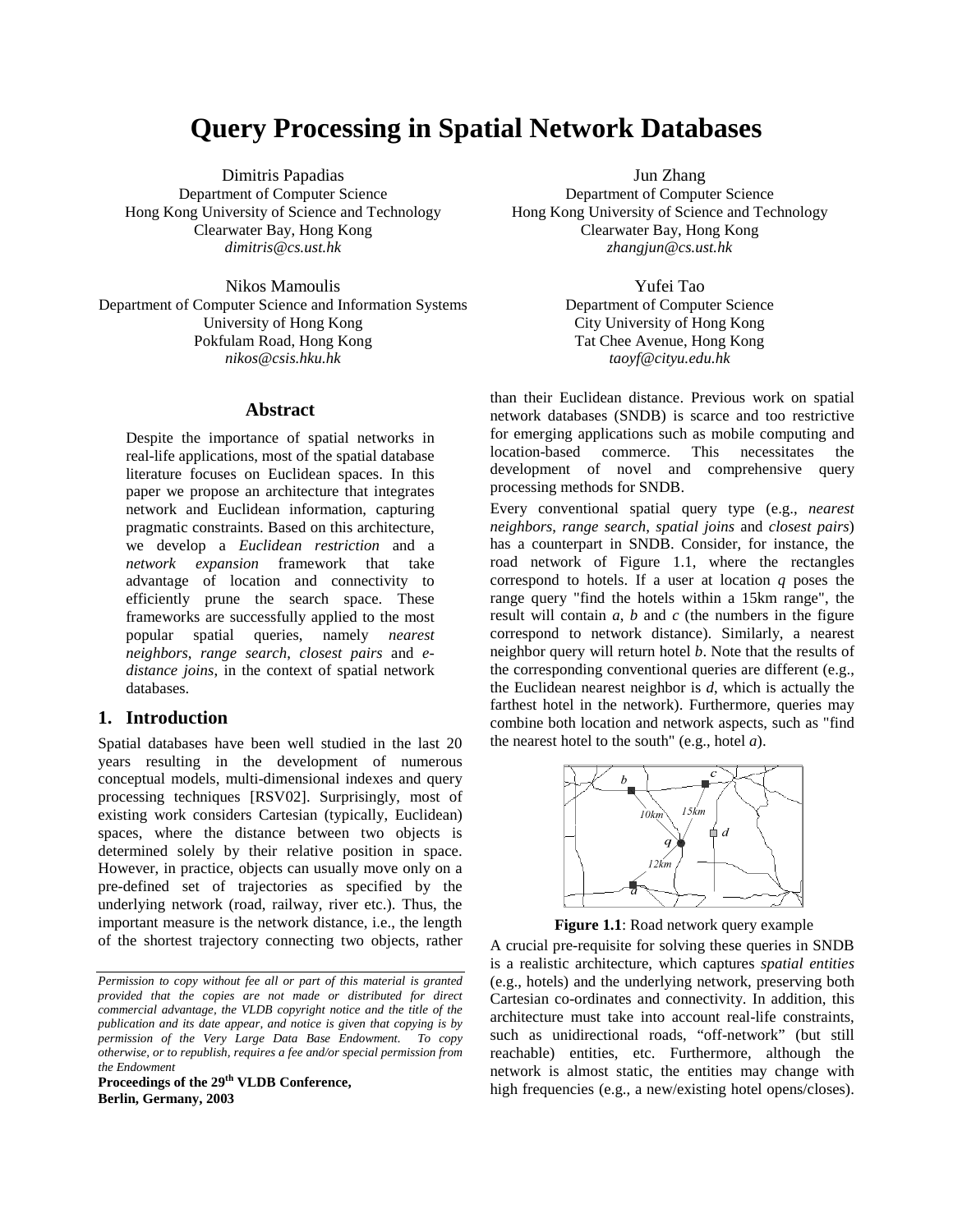It is also possible that entire entity sets are added as more information or services become available (e.g., a new "restaurant" dataset is incorporated in the system).

In this paper we propose a flexible architecture for SNDB, by separating the network from the entity datasets. In particular, we employ a disk-based network representation that preserves connectivity and location, while spatial entities are indexed by respective spatial access methods for supporting Euclidean queries and dynamic updates. Using this architecture, we develop two frameworks, *Euclidean restriction* and *network expansion*, for processing the most common spatial queries, namely nearest neighbors, range search, closest pairs and distance joins. The resulting algorithms expand conventional processing techniques by integrating connectivity and location information for efficient pruning of the search space. To the best of our knowledge, this is the first work dealing with the efficient processing of spatial queries in SNDB.

The rest of the paper is organized as follows: Section 2 overviews related work. Section 3 describes our architecture and its application in real-life scenarios. Sections 4 and 5 present algorithms for nearest neighbor and range search queries, respectively, while Sections 6 and 7 discuss closest pairs and spatial joins. Section 8 evaluates the proposed techniques with comprehensive experiments, and Section 9 concludes the paper with a discussion.

# **2. Related Work**

In this section we overview previous work related to location (Section 2.1) and connectivity (Section 2.2) representation and processing in databases.

## **2.1 Spatial Query Processing in the Euclidean Space**

R-trees [G84, SRF87, BKSS90] are the most popular indexes for Euclidean query processing due to their simplicity and efficiency. The R-tree can be viewed as a multi-dimensional extension of the B-tree. Figure 2.1 shows an exemplary R-tree for a set of points  $\{a,b,...,j\}$ assuming a capacity of three entries per node. Points that are close in space (e.g., *a,b*) are clustered in the same leaf node  $(E_3)$  represented as a minimum bounding rectangle (MBR). Nodes are then recursively grouped together following the same principle until the top level, which consists of a single root.



**Figure 2.1**: An R-tree example

R-trees (like most spatial access methods) were motivated by the need to efficiently process *range queries*, where the range usually corresponds to a rectangular window or a circular area around a query point. The R-tree answers the query *q* (shaded area) in Figure 2.1 as follows. The root is first retrieved and the entries (e.g.,  $E_1$ ,  $E_2$ ) that intersect the range are recursively searched because they may contain qualifying points. Non-intersecting entries (e.g.,  $E_3$ ) are skipped. Note that for non-point data (e.g., lines, polygons), the R-tree provides just a *filter* step to prune non-qualifying objects. The output of this phase has to pass through a *refinement* step that examines the actual object representation to determine the actual result. The concept of filter and refinement steps applies to all spatial queries on non-point objects.

A *nearest neighbor* (NN) *query* retrieves the (*k*≥1) data point(s) closest to a query point *q*. The R-tree NN algorithm proposed in [HS99] keeps a *heap* with the entries of the nodes visited so far. Initially, the heap contains the entries of the root sorted according to their minimum distance (*mindist*) from *q*. The entry with the minimum *mindist* in the heap  $(E_1$  in Figure 2.1) is expanded, i.e., it is removed from the heap and its children  $(E_3, E_4, E_5)$  are added together with their *mindist*. The next entry visited is  $E_2$  (its *mindist* is currently the minimum in the heap), followed by  $E_6$ , where the actual result (*h*) is found and the algorithm terminates, because the *mindist* of all entries in the heap is greater than the distance of *h*. The algorithm can be easily extended for the retrieval of *k* nearest neighbors (*k*NN). Furthermore, it is optimal (it visits only the nodes necessary for obtaining the nearest neighbors) and *incremental*, i.e., it reports neighbors in ascending order of their distance to the query point, and can be applied when the number *k* of nearest neighbors to be retrieved is not known in advance.

An *intersection join* retrieves all intersecting object pairs (*s*,*t*) from two datasets *S* and *T*. If both *S* and *T* are indexed by R-trees, the *R-tree join* algorithm [BKS93] traverses synchronously the two trees, following entry pairs that overlap; non-intersecting pairs cannot lead to solutions at the lower levels. Several spatial join algorithms have been proposed for the case where only one of the inputs is indexed by an R-tree or no input is indexed [RSV02]. For point datasets, where intersection joins are meaningless, the corresponding problem is the *edistance join*, which finds all pairs of objects  $(s,t)$   $s \in S$ , *t* ∈ *T* within (Euclidean) distance *e* from each other. *R-tree join* can be applied in this case as well, the only difference being that a pair of intermediate entries is followed if their distance is below (or equal to) *e*. The intersection join can be considered as a special case of the *e*-distance join, where  $e=0$ .

Finally, a *closest-pairs* query outputs the (*k*≥1) pairs of objects  $(s,t)$  *s* ∈ *S*, *t* ∈ *T* with the smallest (Euclidean) distance. The algorithms for processing such queries [CMTV00] combine spatial joins with nearest neighbor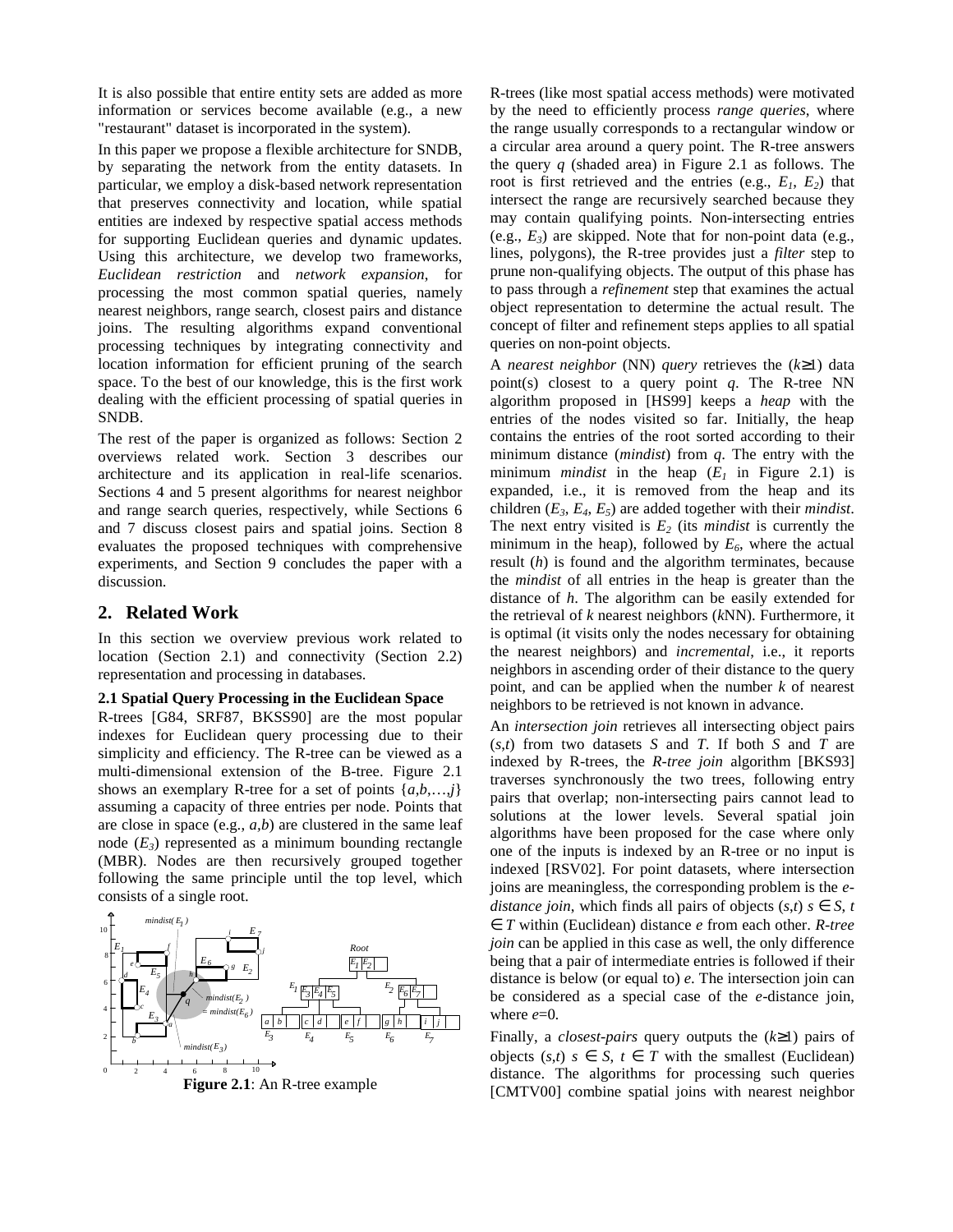search. In particular, assuming that both datasets are indexed by R-trees, the trees are traversed synchronously, following the entry pairs with the minimum distance. Pruning is based on the *mindist* metric, but this time defined between entry MBRs. As all these algorithms apply only location-based metrics to prune the search space, they are inapplicable for SNDB.

#### **2.2 Disk-based Graph Representations and Algorithms**

A graph is usually represented either as a 2D matrix (where each entry corresponds to an edge between a pair of nodes), or an adjacency list. Adjacency lists are preferable for applications, such as road networks, where the graphs are sparse. The main issue for adapting this representation to secondary memory is how to cluster lists of adjacent nodes in the same disk page, in order to take advantage of the access locality and minimize the I/O. The connectivity-clustered access method (CCAM) [SL97] generates a single-dimensional ordering of the nodes (using Z-ordering) and stores the lists of neighbor nodes together. Figure 2.2 shows a graph example and its CCAM structure, assuming that three adjacency lists fit in one page. The lists of the neighboring (in the Z-order) graph nodes  $n_1$ ,  $n_3$  and  $n_5$  are stored in page  $p_1$ , and the lists of the remaining ones in page  $p_2$ . Each entry in the list (e.g.,  $l_6$ ) of a node ( $n_6$ ) contains an adjacent node ( $n_2$ ) and the corresponding network distance (3). In order to efficiently retrieve the adjacency list  $l_i$  of a node  $n_i$ , the list pages are indexed by a  $B^+$ -tree on the node id. An alternative technique for clustering graph nodes according to their proximity in space is proposed in [HJR96].





CCAM and similar architectures only preserve connectivity (but not location) information; thus, they are applicable only to *shortest path* and other graph traversal algorithms (but not conventional spatial query processing). The most popular shortest path algorithm, proposed by Dijkstra [D59], starts from the source and expands the route towards the destination, using a priority

queue to store visited nodes (sorted according to their distance from the source node). Several variants of this algorithm [CLR90] differ on how they manage the priority queue. The A\* algorithm [KHI+86] applies heuristics to prune the search space and direct the graph expansion. Materialization techniques accelerate shortest path processing (at the expense of space requirements) by using pre-computed results stored in materialized views [ADJ90, IRW93, JP96, JHR98]. The performance of secondary-memory adaptations of shortest path algorithms has been analyzed in [J92, SKC93].

The only existing approach that integrates spatial and connectivity information [HJR97], uses thematic spatial constraints to restrict the permitted paths (e.g., "find the shortest path that passes only through rural areas") and is inapplicable to general query processing. Finally, [SKS02] deal with nearest neighbor queries in road networks by transforming the problem to high dimensional space. Their solution is approximate and specific to this problem. On the other hand, the architecture presented in the next section supports all the counterparts of conventional queries in the SNDB context.

## **3. Architecture**

We assume a digitization process that generates a *modeling graph* from an input spatial network. Considering the road network in the introduction, the graph nodes generated by this process are: (i) the network junctions (e.g., the black points in Figure 3.1a), (ii) the starting/ending point of a road segment (white), and (iii) depending on the application, additional points (gray) such as the ones where the curvature or speed limit changes. The graph edges preserve the connectivity in the original network. Figure 3.1b shows the (modeling) graph for the network of Figure 3.1a; nodes at the boundary of the data space and the network distance of most edges are omitted for clarity.



(a) A road network



(b) The modeling graph **Figure 3.1**: Graph modeling of the road network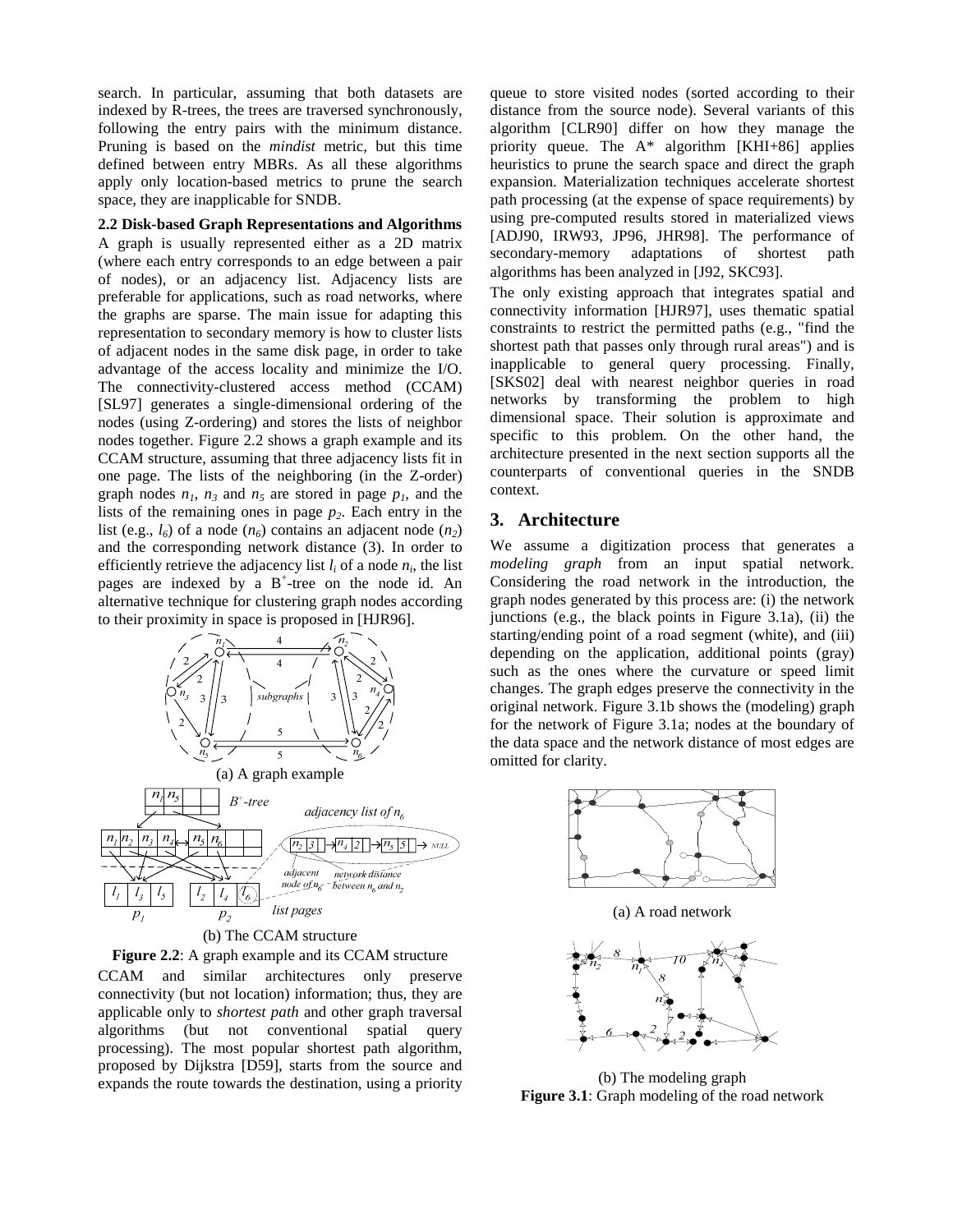In the sequel we use the term edge/segment to denote a direct link in the graph/network. Each edge connecting nodes  $n_i$ ,  $n_j$  stores the *network distance*  $d_N(n_i, n_j)$ . For nodes that are not directly connected,  $d_N(n_i,n_i)$  equals the length of the shortest path from  $n_i$  to  $n_j$ . If unidirectional traffic is allowed (e.g., one-way road segments),  $d_N(n_i, n_i)$ is asymmetric (i.e., it is possible  $d_N(n_i,n_i) \neq d_N(n_i,n_i)$ ). Furthermore,  $d_E(n_i, n_j) \leq d_N(n_i, n_j)$ , i.e., the corresponding Euclidean distance  $d_E(n_i, n_j)$  lower bounds  $d_N(n_i, n_j)$ Euclidean distance  $d_E(n_i, n_j)$  *lower bounds* (equality holds only if  $n_i$ ,  $n_j$  are connected by a straight segment). We refer to this fact as the *Euclidean lowerbound property*.

Constraints, such as special traffic controls, can be modeled by including extra nodes to the graph. As an example, consider a road junction in Figure 3.2a, where right turns are not permitted. The corresponding graph is shown in Figure 3.2b, where 8 nodes in the same spatial position are used to capture this behavior. Depending on the application needs, additional information may be kept for nodes (such as the type of the node, e.g., highway junction) or the edges (speed limit, category of road segment e.g., highway).



**Figure 3.2**: Example of pragmatic constraint

In order to simplify the presentation, we describe our architecture for the basic functionality, where nodes have identical types and edges only store network distance. We separate the spatial entities (e.g., hotels) from the underlying network, by indexing each entity dataset using an R-tree. This division has many advantages: (i) all conventional (Euclidean) queries, which do not require the network, can be efficiently processed by the R-trees, (ii) as shown later, queries combining network and Euclidean aspects are supported, (iii) dynamic updates in each dataset are handled independently, (iv) new/existing datasets can be added to/removed from the system easily, and (v) specific optimizations can be applied to each individual (network or entity) dataset.

The network storage scheme consists of three components. The *adjacency component* captures the network connectivity. The adjacency lists of the nodes close in space (according to their  $Hilbert<sup>1</sup>$  values) are placed in the same disk page. In Figure 3.3 (based on Figure 3.1b), the list  $l_1$  of  $n_1$  consists of 3 entries, one for each of its connected nodes  $(n_2, n_3, n_4)$  (ignoring nodes outside the boundary). The first entry (for edge  $n_1n_2$ ) has

 $\overline{a}$ 

the form  $\langle NBptr(n_2), 8, MBR(n_1n_2), PLptr(n_1n_2)\rangle$ , where NBptr( $n_2$ ) points to the disk page (i.e.,  $P_1$ ) containing the adjacency list  $l_2$  of  $n_2$ . NBptr( $n_2$ ) enables fast access to the neighboring node  $n_2$ , without any additional look-up (while CCAM, as reviewed in Section 2.2, requires B-tree accesses). The next field (8) is the network distance of edge  $n_1n_2$ . MBR $(n_1n_2)$  records the minimum bounding rectangle of the actual poly-line  $n_1n_2$  in the original network, which is stored in the disk page  $(=P_3)$  specified by PLptr $(n_1n_2)$ . The other adjacency entries (for  $n_3$ ,  $n_4$ ) have the same format.



**Figure 3.3**: Example of the proposed architecture

The *poly-line component*, stores the detailed poly-line representation of each segment in the network. A polyline entry  $n_i$ <sub>n</sub> also includes a pair of pointers to the disk pages containing the adjacency lists of its endpoints  $n_i$ ,  $n_j$ . The last component is a *network R-tree* that indexes the poly-lines' MBRs and supports queries exploring the spatial properties of the network. Each leaf entry contains a pointer to the disk page storing the corresponding polyline. The architecture supports the following primitive operations for SNDB:

(i) *check\_entity*(*seg*, *p*) is a Boolean function that returns true if point (entity) *p* lies on the network segment *seg* (we say that *seg covers p*). In accordance with the conventional spatial databases methodology, the MBR of *seg* is used for filtering and its poly-line representation for refinement. Due to approximation or digitization errors it is possible that, although point *p* actually lies on *seg*, its stored co-ordinates may deviate from the segment. This situation can be handled by defining an (applicationdependent) threshold *dT*, such that if *p* is within distance *dT* from *seg*, it is assumed to lie on it.

(ii) *find\_segment*(*p*): outputs the segment that covers point *p* by performing a point location query on the network Rtree. If multiple segments cover *p*, the first one found is returned. This function is applied whenever a query is issued, to locate the segment on which the query point lies. If the query point does not lie on any segment, we can "snap" it to the closest one assuming incomplete information (e.g., an un-recorded alley), or we can consider it unreachable depending on the application specifications. Although uncertainty handling in SNDB is an interesting topic, for the sake of simplicity, in the

<sup>&</sup>lt;sup>1</sup> We apply Hilbert ordering, instead of the Z-ordering used by CCAM, because it achieves better locality.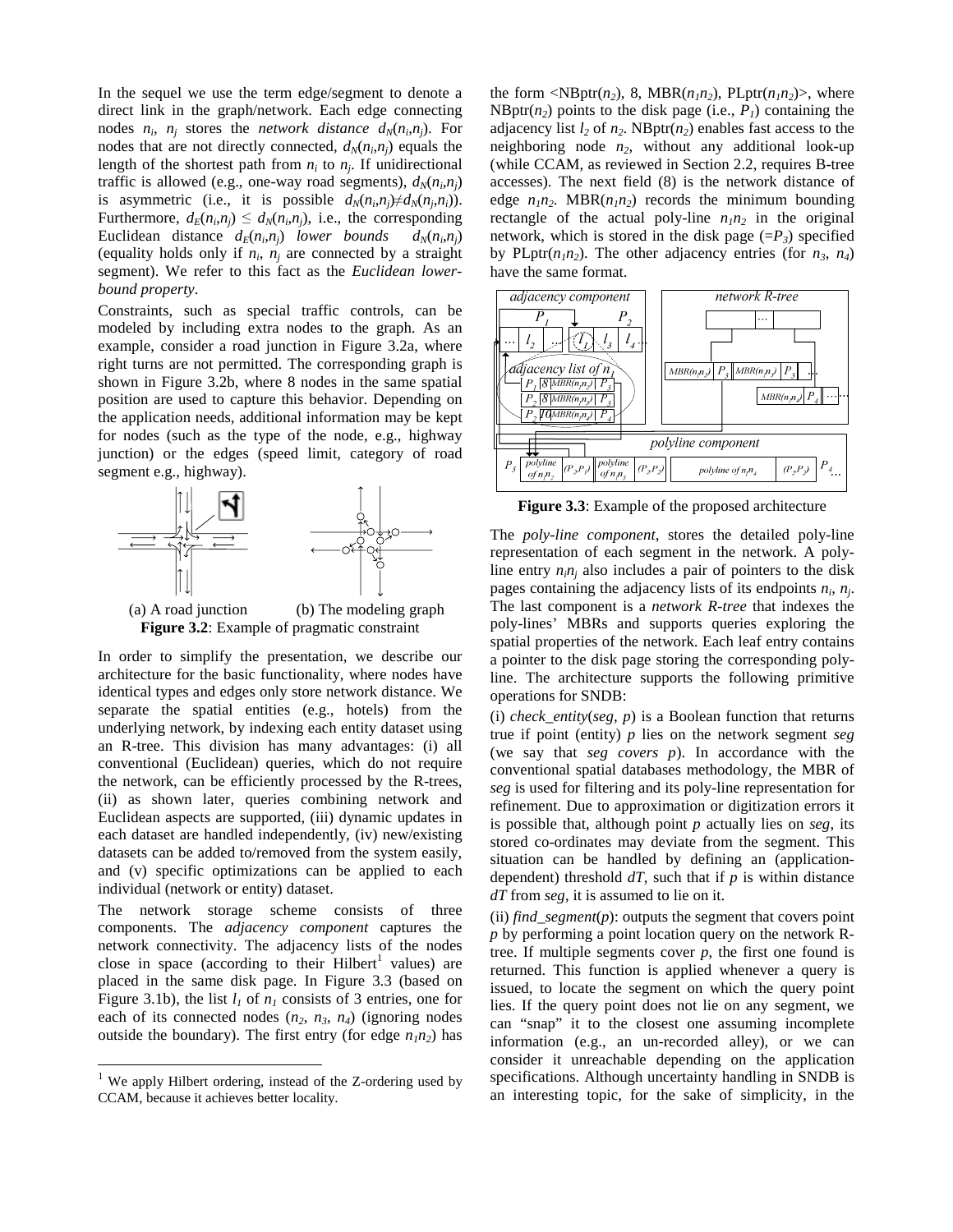following discussion we assume that each entity and query point falls on at least one network segment.

(iii) *find\_entities*(*seg*): returns entities covered by segment *seg*. Specifically it first finds all the candidate entities that lie in the MBR of *seg*, and then eliminates the false hits using the poly-line of *seg*.

(iv) *compute\_ND* $(p_1, p_2)$ : returns the network distance  $d_N(p_1, p_2)$  of two arbitrary points  $p_1, p_2$  in the network, by applying a (secondary-memory) algorithm to compute the shortest path from  $p_1$  to  $p_2$ . Specifically, we chose to adapt Dijkstra's algorithm because it is simple, efficient and exhibits access locality, reducing the number of page faults during the retrieval of adjacency lists. However, Dijkstra's algorithm assumes that the source (i.e., query) and the destination (i.e., data point) fall on network nodes, while in our scenario points may fall on edges (or assigned to edges if approximation is used).

Consider, for example, the computation of  $d_N(p_1, p_2)$  in the modeling graph of Figure 3.4, where  $n_1$ ,..., $n_6$  denote the nodes. The algorithm first invokes *find\_segment* to return the segments  $n_1n_2$  covering  $p_1$ , and  $n_5n_6$  covering  $p_2$ . Then, it calculates the distance from  $p_1$  to  $n_1$  and  $n_2$  (5 and 12) using the poly-line  $n_1n_2$ , and initiates a priority queue  $Q = \langle (n_1, 5), (n_2, 12) \rangle$ . The first entry  $n_1$  is de-queued and its adjacent nodes  $(n_3, n_4)$  are inserted into  $Q$ , together with their accumulated distance from  $p_1$ , i.e.,  $Q = \langle (n_2, 12),$  $(n_3, 13)$ ,  $(n_4, 30)$ . After the expansion of  $n_2$ , the queue becomes  $Q = \langle (n_3, 13), (n_4, 25) \rangle$  (the distance to  $n_4$ decreases), and after the expansion of  $n_3$ ,  $Q = \langle (n_5, 23),$  $(n_4,25)$ . Now the next node to expand is  $n_5$ . Since  $p_2$  can be reached from  $n_5$  with cost 3, we insert it, and the queue becomes  $Q = \langle (n_4, 25), (p_2, 26) \rangle$ . Similarly, after the expansion of  $n_4$ ,  $Q = \langle (p_2, 26), (n_6, 29) \rangle$  and the algorithm terminates with  $d_N(p_1, p_2) = 26$ . If  $p_1$  or  $p_2$  fall on multiple segments, then by the definition of the graph they correspond to graph nodes, in which case the algorithm is still applicable. The same is true for networks containing unidirectional segments.



**Figure 3.4**: Illustration of fundamental operations

Network distance computations can be facilitated by materialization of pre-computed results (e.g., [ADJ90, JHR98]). In Figure 3.4, for example,  $d_N(p_1, p_2)$  can be obtained by fetching from the materialized view  $d_N(n_1, n_5) = 18$ ,  $d_N(n_1, n_6) = 23$ ,  $d_N(n_2, n_5) = 22$ ,  $d_N(n_2, n_6) = 17$ , with four disk accesses using a hash function. Although materialization can be incorporated as an additional module in our architecture, we chose not to include it in the basic functionality due to the huge space requirements for large spatial networks.

Next, we discuss all common spatial queries using this architecture. For each query type we propose two algorithms based on the *Euclidean restriction* and *network expansion* frameworks, respectively. Euclidean restriction takes advantage of the Euclidean lower-bound property to prune the search space. On the other hand, the network expansion framework performs query processing directly on the network. Since our aim is to illustrate the general methodology, we intentionally keep the algorithms simple and only present essential optimization techniques wherever necessary. Furthermore, we only describe the basic query forms; as discussed in Section 9, variations such as "find the nearest hotels to the south", can be easily processed by the proposed techniques.

## **4. Nearest Neighbors in SNDB**

Given a source point *q* and an entity dataset *S*, a *k* nearest neighbor ( $kNN$ ) query retrieves the  $k$  ( $\geq$ 1) objects of *S* closest to *q* according to the network distance (e.g., find the hotel within the shortest driving distance). Sections 4.1 and 4.2 present two algorithms for nearest neighbour queries in SNDB, based on the Euclidean restriction and network expansion frameworks, respectively.

#### **4.1 Incremental Euclidean Restriction**

The Incremental Euclidean Restriction (IER) algorithm applies the multi-step *k*NN methodology [FRM94, SK98], traditionally used for high-dimensional similarity retrieval. Specifically, assuming that only one NN is required, IER first retrieves the Euclidean nearest neighbor  $p_{EI}$  of  $q$ , using an incremental  $kNN$  algorithm (e.g., [HS99], see Section 2.1) on the entity R-tree of *S*. Then, the network distance  $d_N(q, p_{EI})$  of  $p_{EI}$  is computed (by *compute\_ND* $(q, p<sub>El</sub>)$ ). Due to the Euclidean lowerbound property, objects closer (to  $q$ ) than  $p_{E1}$  in the network, should be within Euclidean distance  $d_{Emax} = d_N(q, p_E)$  from *q*, i.e., they should lie in the shaded area of Figure 4.1a. In Figure 4.1b, the second Euclidean NN  $p_{E2}$  is then retrieved (within the  $d_{Emax}$  range). Since  $d_N(q, p_{E2}) \le d_N(q, p_{E1}), p_{E2}$  becomes the current NN and  $d_{Emax}$ is updated to  $d_N(q, p_{E2})$ , after which the search region (for potential results) becomes smaller (the shaded area in Figure 4.1b). Since the next Euclidean NN  $p_{E3}$  falls out of the search region, the algorithm terminates with  $p_{E2}$  as the final result.

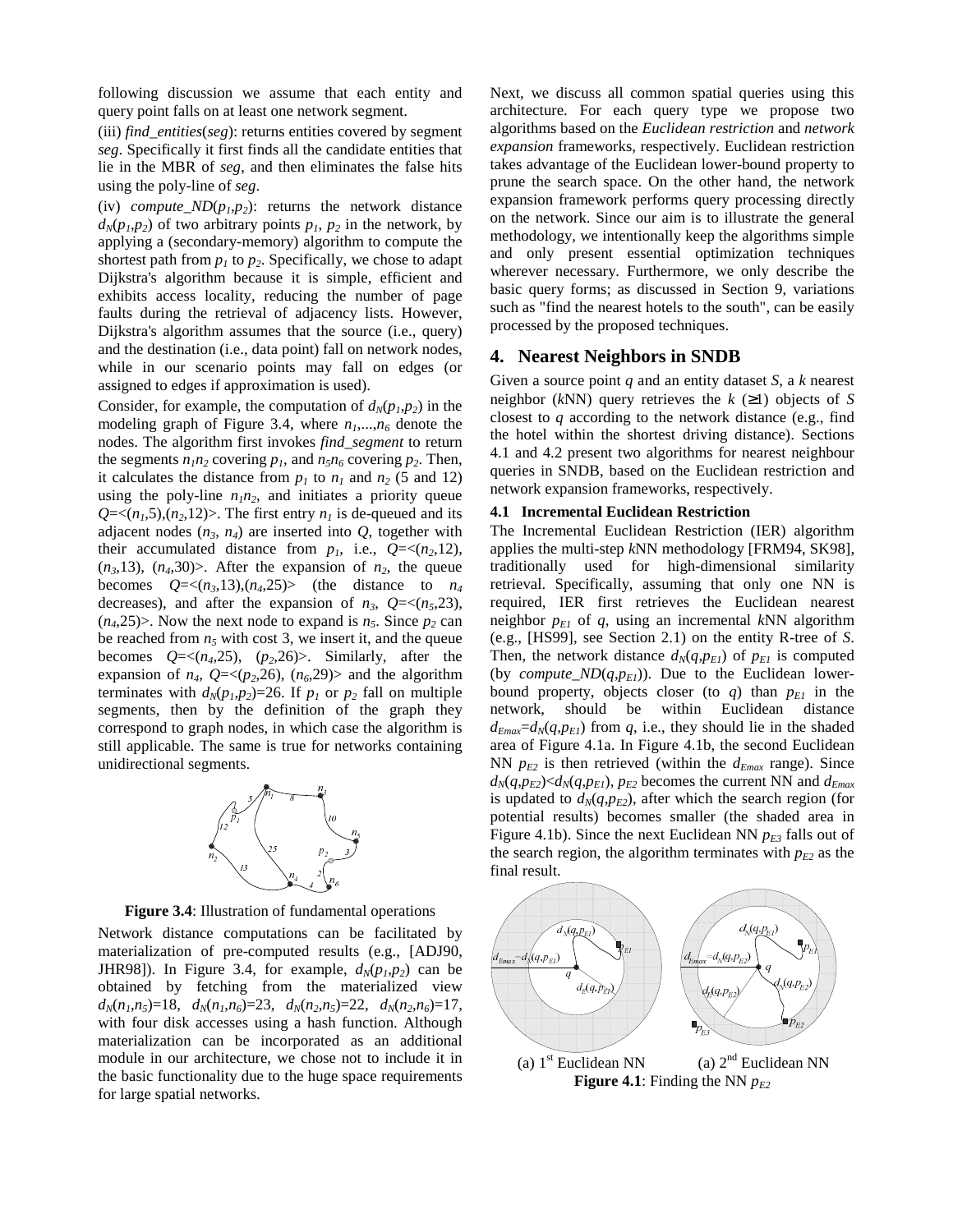The extension to *k* nearest neighbors is straightforward. The *k* Euclidean NNs are first obtained using the entity Rtree, sorted in ascending order of their network distance to  $q$ , and  $d_{Emax}$  is set to the distance of the  $k^{\text{th}}$  point. Similar to the single NN case, the subsequent Euclidean neighbors are retrieved incrementally, while maintaining the *k* (network) NNs and  $d_{Emax}$  (except that  $d_{Emax}$  equals the network distance of the *k*-th neighbor), until the next Euclidean NN has larger Euclidean distance than  $d_{Emax}$ . Figure 4.2 illustrates the pseudo-code of IER.

## **Algorithm IER (***q, k***)**

 $\frac{1}{4}$  *a* is the query point  $\frac{1}{4}$ 1.  $\{p_1,...,p_k\}$ =Euclidean\_NN(*q,k*);<br>2. for each entity  $p_i$ for each entity  $p_i$ 3.  $d_N(q, p_i) = compute_N(D(q, p_i))$ 4. sort  $\{p_1,...,p_k\}$  in ascending order of  $d_N(q, p_i)$ <br>5.  $d_{Emax} = d_N(q, p_k)$  $d_{Emax} = d_N(q, p_k)$ 6. repeat 7.  $(p,d_E(q, p)) = \text{next\_Euclidean\_NN}(q);$ <br>8. if  $(d_N(q, p) < d_N(q, p_k))$  // p closer than t 8. if  $(d_N(q, p) < d_N(q, p_k))$  // *p* closer than the *k*<sup>th</sup> NN 9. insert *p* in  $\{p_1,...,p_k\}$  // remove ex- $k^{\text{th}}$  NN 10.  $d_{Emax} = d_N(q, p_k)$ 11. until  $d_E(q, p) > d_{Emax}$ **End IER** 

**Figure 4.2**: Incremental Euclidean Restriction

## **4.2 Incremental Network Expansion**

IER (and the Euclidean restriction framework in general) performs well if the ranking of the data points by their Euclidean distance is similar to that with respect to the network distance. Otherwise, a large number of Euclidean NNs may be inspected before the network NN is found. Figure 4.3 shows an example where the black points represent the nodes in the modeling graph and rectangles denote entities. The nearest entity to the query *q* (white point) is  $p_5$ . The subscripts of the entities  $(p_1, p_2, \ldots, p_5)$  are in ascending order of their Euclidean distance to *q*. Since  $p<sub>5</sub>$  has the largest Euclidean distance, it will be examined after all other entities, i.e.,  $p_1$  to  $p_4$  correspond to *false hits*, for which the network distance computations are redundant.



**Figure 4.3**: Finding the NN  $p_5$ 

To remedy this problem, the Incremental Network Expansion (INE) algorithm performs network expansion (starting from  $q$ ), and examines entities in the order they are encountered. Specifically, INE first locates the segment  $n_1n_2$  that covers  $q$ , and retrieves all entities on  $n_1n_2$  (using the primitive operation *find\_entities*). Since no point is covered by  $n_1n_2$ , the node  $(n_1)$  closest to the query is expanded (while, the second endpoint  $n_2$  of  $n_1n_2$  is placed in a queue *Q*). No data point is found in  $n_1n_7$  and  $n_7$ is inserted to  $Q = \langle (n_2, 5), (n_7, 12) \rangle$ . The expansion of  $n_2$ reaches  $n_4$  and  $n_3$ , after which  $Q = \langle (n_4, 7), (n_3, 9), (n_7, 12) \rangle$ and point  $p_5$  is discovered on  $n_2n_4$  (while no point is found on  $n_2n_3$ ). The distance  $d_N(q, p_5) = 6$  provides a bound  $d_{Nmax}$ to restrict the search space. The algorithm terminates now since the next entry  $n_4$  in  $Q$  has larger distance (i.e., 7) than  $d_{Nmax}$ . Figure 4.4 shows the pseudocode of INE.

## **Algorithm INE (***q, k***)**

- 1.  $n_i n_j = \text{find\_segment}(q)$
- 2. *S<sub>cover</sub>*=find\_entities( $n_i n_j$ ); //  $S_{cover}$  is the set of entities covered by *ninj*
- 3.  $\{p_1,...,p_k\}$ =the *k* (network) nearest entities in  $S_{cover}$ sorted in ascending order of their network distance  $(p_m, p_{m+1}...p_k \text{ may be } \emptyset \text{ if } S_{cover} \text{ contains } *k* \text{ points})$
- 4.  $d_{Nmax}=d_N(q,p_k)$  // if  $p_k = \emptyset$ ,  $d_{Nmax} = \infty$ <br>5.  $Q = \langle (n_i, d_N(q, n_i)) \rangle$ ,  $(n_i, d_N(q, n_i))$
- $Q = \langle (n_i, d_N(q, n_i)), (n_i, d_N(q, n_i)) \rangle$  //sorted on  $d_N$
- 6. de-queue the node *n* in *Q* with the smallest  $d_N(q, n)$
- 7. while  $(d_N(q, n) < d_{Nmax})$ <br>8. for each non-visite
- for each non-visited adjacent node  $n_x$  of *n*
- 9.  $S_{cover} = \frac{find\_entities(n_x n)}{;}$
- 10. update  $\{p_1, ..., p_k\}$  from  $\{p_1, ..., p_k\} \cup S_{cover}$
- 11.  $d_{Nmax}=d_N(q,p_k)$
- 12. en-queue  $(n_x, d_N(q, n_x))$
- 13. de-queue the next node *n* in *Q*

#### **End INE**

**Figure 4.4**: Incremental Network Expansion

# **5. Range Queries in SNDB**

Given a source point *q*, a value *e* and a spatial dataset *S*, a range query retrieves all objects of *S* that are within network distance *e* from *q*. Section 5 applies the Euclidean restriction and network expansion paradigms for processing such queries.

#### **5.1 Range Euclidean Restriction**

The Range Euclidean Restriction (RER) method first performs a range query at the entity dataset and returns the set of objects *S'* within (Euclidean) distance *e* from *q*. Assuming the Euclidean lower bound property, *S'* is guaranteed to avoid false misses (i.e.,  $d_N(q,p) \leq e \implies$  $d_F(q, p) \leq e$ , but it may contain a large number of false hits. In order to reduce the number of network distance computations, RER performs network expansion only once, examining all segments within network distance *e* from *q*. Points of *S'* that fall on some segment, are removed from *S'* and returned to the user. The process terminates when all the segments in the range are exhausted, or when *S'* becomes empty.

Figure 5.1 illustrates the pseudo-code of the algorithm. *S'* contains the results of the Euclidean range query sorted on some dimension. When a new segment is encountered, the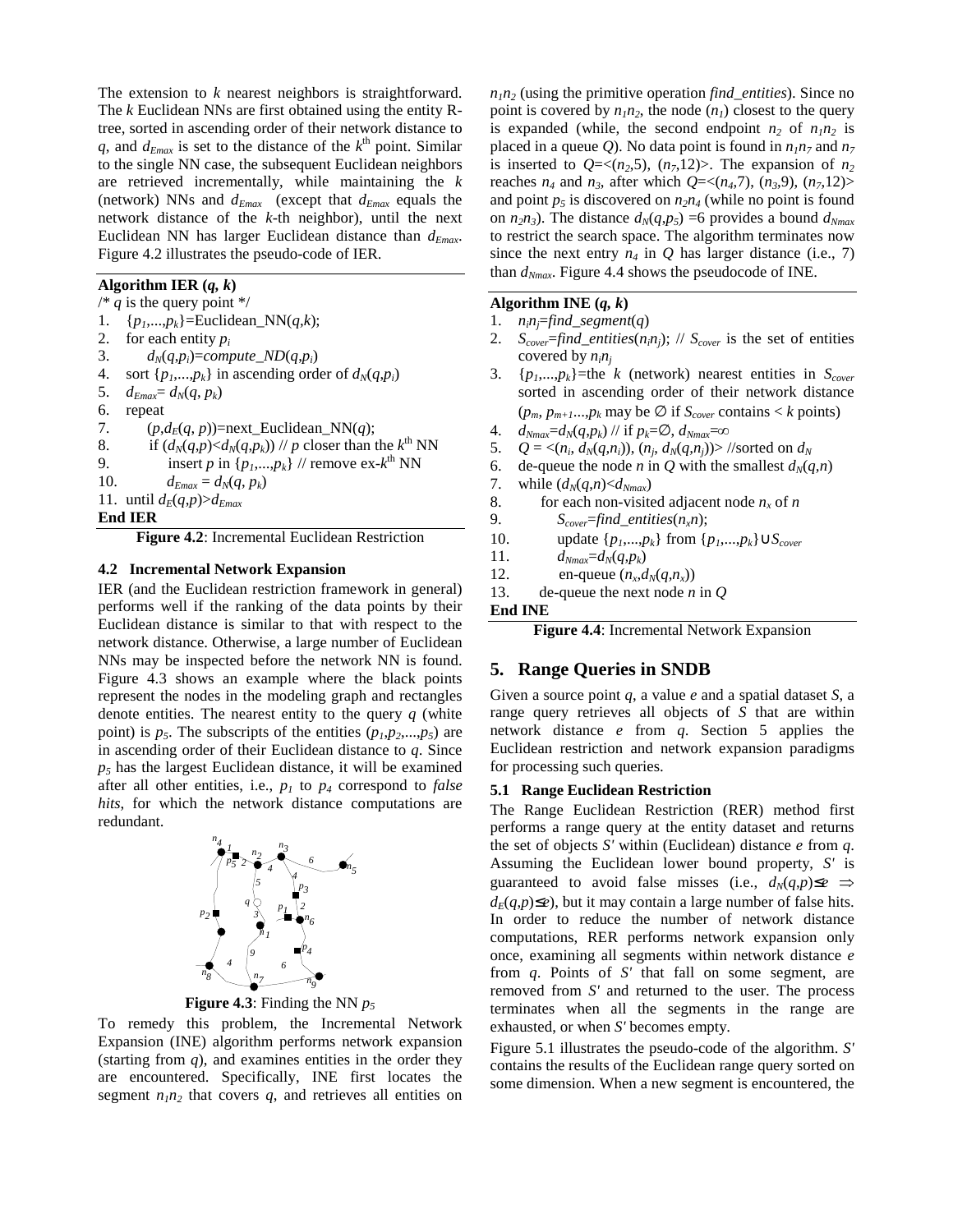sorted list is used to efficiently check if any point falls inside its MBR (filter step). Such points are then compared with the poly-line representation of the segment to determine whether they belong to the actual result (refinement step). Part of some segments at the boundary may exceed the query threshold *e*, but these segments must be considered anyway since they may contain data points that satisfy the query.

## **Algorithm RER(***q, e***)**

/\* *q*: *query point, e*: *the network distance threshold* \*/

- 1. *result=*∅
- 2.  $S' =$  Euclidean-range(*q, e*)
- 3.  $n_i n_j = \text{find\_segment}(q)$
- 4.  $Q = \langle (n_i, d_N(q, n_i)), (n_i, d_N(q, n_i)) \rangle$
- 5. de-queue the node *n* in *Q* with the smallest  $d_N(q, n)$
- 6. while  $(d_N(q, n) \leq e$  and  $S' \neq \emptyset$ )<br>7. for each non-visited adjac
- for each non-visited adjacent node  $n_x$  of *n*
- 8.for each point *s* of *S'*
- 9. if *check* entity $(n,n,s)$
- 10. *result*=*result*∪{*s*}; *S'* =*S'* −{*s*}
- 11. en-queue  $(n_x,d_y(q,n_x))$
- 12. de-queue the next node *n* in *Q*
- 13. end while
- **End RER**

**Figure 5.1**: Range Euclidean Restriction

## **5.2 Range Network Expansion**

The Range Network Expansion (RNE) algorithm first computes the set *QS* of qualifying segments within network range *e* from *q* and then retrieves the data entities falling on these segments. The methodology is similar to INE, but now numerous queries, one for each qualifying segment, are performed simultaneously (i.e., an intersection join as discussed in Section 2.1). To illustrate RNE, assume that *QS* contains the segments shown in Figure 5.2a. Starting from the root of the object R-tree, RNE visits nodes that intersect the MBR of at least one segment in *QS*. Figure 5.2b illustrates the visited nodes and the qualifying objects in gray.



(a) Network and objects (b) The object R-tree **Figure 5.2**: Example of RNE

In order to avoid joining the entire *QS* (which may be large) with every entry, we perform the following optimization. *QS* is divided into (possibly overlapping) sets  $QS_i$ , one for each entry  $E_i$  in the current R-tree node. A segment is assigned to all entries that intersect its MBR. When the children of  $E_i$  are visited, they are only compared against *QSi*. Thus, as RNE descends the tree, the number of comparisons performed for each entry drops. In Figure 5.2, the set of qualifying segments  $QS<sub>1</sub> =$  $\varnothing$ , while for  $E_2$ ,  $\varnothing S_2$  consists of all segments except  $n_1n_4$ and  $n_5n_8$ . Similarly,  $QS_5 = \{n_0n_2, n_2n_5, n_2n_6\}$  and  $QS_6 =$  ${n_a n_1, n_2 n_6, n_4 n_7}$ . When the node of  $E_5(E_6)$  is visited, its points will only be checked against the segments of  $\ddot{OS}_5$  $(QS_6)$ .

An object can be reported more than once if it lies at the intersections of the segments in *QS*. Such duplicates are easy to remove, by sorting the results at each leaf node before reporting them. Finally, RNE is I/O optimal (since it only accesses R-tree nodes that overlap some qualifying segment, and therefore, may contain results). The pseudo code of RNE is presented in Figure 5.3. The initial parameters of the algorithm are (root of R-tree *S*, *QS*, ∅). To reduce the number of intersection tests, at lines 2 and 7 we apply a plane sweep algorithm [APR+98].

# **Algorithm RNE(***node\_id***,** *QS***,** *result***)**

- 1. if (*node\_id* is an intermediate node)
- 2. compute  $QS_i$  for each entry  $E_i$  in *node\_id* // join<br>3. for each entry  $E_i$  in *node id*
- for each entry  $E_i$  in *node\_id*
- 4. if  $(QS_i \neq \emptyset)$ <br>5. **RNE** $(E_i.n_i)$ 
	- 5. RNE(*Ei*.*node\_id, QSi*, *result*)
- 6. else // *node* is a leaf node
- 7. *resultnode\_id* =plane-sweep(*node\_id.entries*, *QSi*)
- 8. sort *result<sub>node id*</sub> to remove duplicates

9. *result* = *result*∪*result<sub>node\_id*</sub>

#### **End RNE**

## **Figure 5.3**: Range Network Expansion

An alternative is to use the methodology suggested by [PRS99]. In particular, the MBR of all segments in *QS* is applied as a range query to the object R-tree. When a leaf node is reached, its contents are joined with *QS*, using plane-sweep. This technique performs a simple intersection test at each visited R-tree node; however, if the network range is large and irregular it may visit numerous tree nodes that do not overlap any qualifying segment (e.g.,  $E_l$  in Figure 5.2).

Finally, if *QS* does not fit in memory, the join is performed in a block nested loops fashion, i.e., RNE is repeatedly applied for subsets of *QS* that fit in memory and the partial results are materialized. Another approach is to compute all qualifying segments, materialize them and join them with the object R-tree using one of the spatial join algorithms that are applicable in the presence of a single tree [RSV02].

# **6. Closest-Pairs in SNDB**

Given two datasets *S*, *T* and a value *k*, a closest-pairs query retrieves the  $k$  (≥1) pairs ( $s$ ,*t*)  $s \in S$ ,  $t \in T$  that are closest in the network (e.g., find the hotel, restaurant pair within the smallest driving distance). This section describes retrieval of closest pairs in SNDB.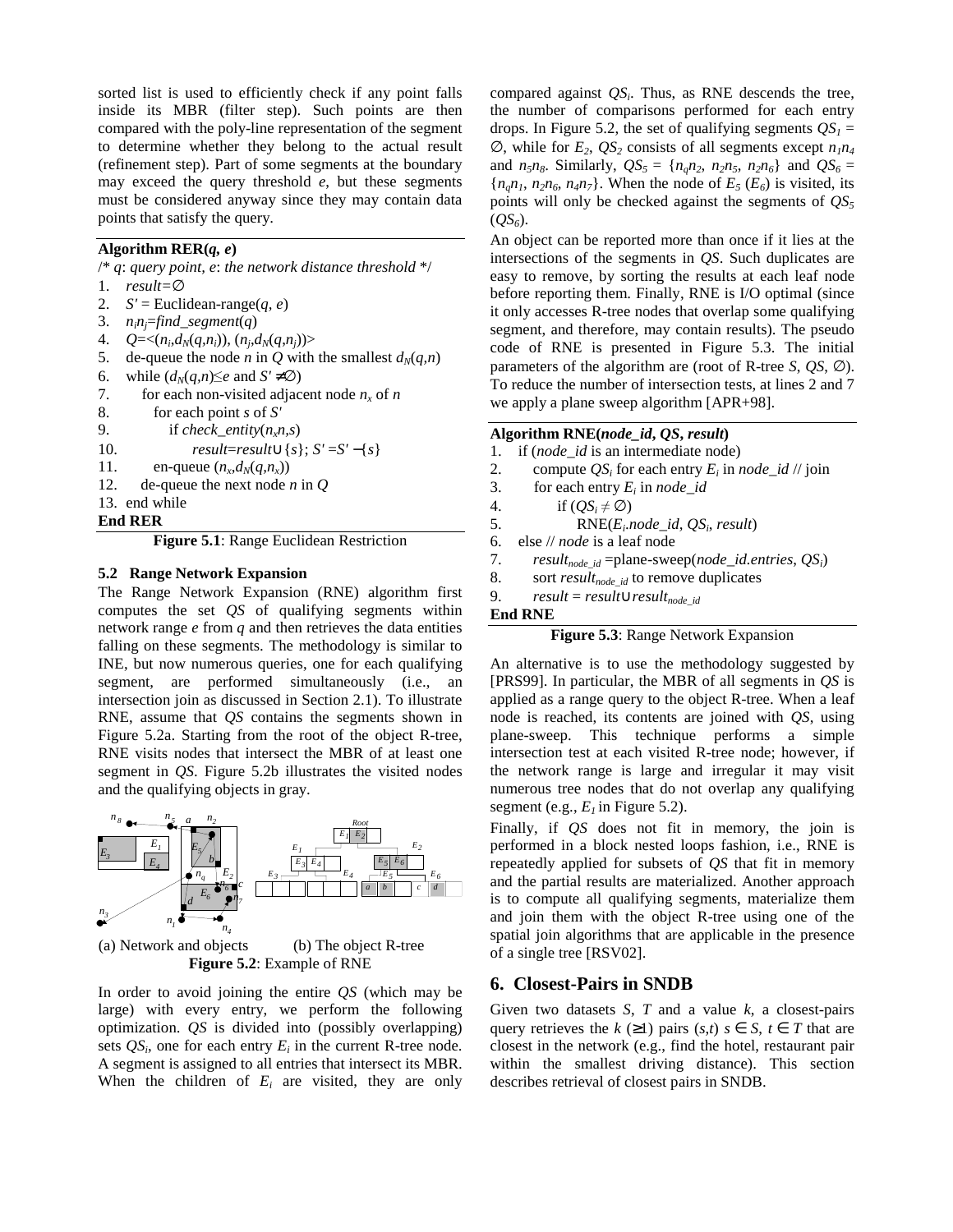## **6.1 Closest-Pairs Euclidean Restriction**

Like IER, the Closest-Pairs Euclidean Restriction (CPER) algorithm applies the multi-step *k*NN methodology. Assume for instance that only the closest pair is required. CPER performs an incremental closest-pairs query [CMTV00] on the R-trees of *S*, *T* and retrieves the Euclidean closest pair  $(s,t)$ . The network distance  $d_N(s,t)$ provides an upper bound  $d_{Emax}$  for all candidate pairs in the Euclidean space. Subsequent candidate pairs are retrieved incrementally, continuously updating the result and  $d_{Emax}$ , until no candidate pairs can be found within the  $d_{Emax}$  bound. The extension to *k* nearest neighbors is similar to that of IER. Figure 6.1 illustrates the pseudocode of CPER algorithm.

## Algorithm CPER  $(S,T,k)$

 $/* S$  and *T* are two entity data sets; *k* is the number of closest pairs to be retrieved\*/

- 1. { $(s_1,t_1),..., (s_k,t_k)$ }=Euclidean\_CP(*S*,*T*,*k*);
- // find the *k* Euclidean closest pairs
- 2. for  $i=1$  to  $k$
- 3.  $d_N(s_i,t_i) = compute_ND(s_i,t_i)$ 4. sort  $(s_i,t_i)$  in ascending order of their  $d_N(s_i,t_i)$
- 5.  $d_{Emax}=d_N(s_k,t_k)$
- 6. repeat
- 7.  $(s',t') = \text{next\_Euclidean\_CP}(S,T)$
- 8.  $d_N(s',t')=compute_ND(s',t')$
- 9. if  $(d_N(s', t') < d_{Emax})$
- //  $(s',t')$  is closer in the network than  $(s_k,t_k)$
- 10. insert  $(s',t')$  in  $\{(s_1,t_1),..., (s_k,t_k)\}\$
- 11.  $d_{Emax}=d_N(s_k,t_k)$
- 12. until  $d_E(s',t') > d_{Emax}$

## **End CPER**

**Figure 6.1**: Closest-Pairs Euclidean Restriction

# **6.2 Closest-Pairs Network Expansion**

The difference between closest-pairs and the previous query types (range search and NN) is that now there does not exist a query point, which can be used as a source for network expansion. Thus, the only option is to use as sources all the data points of one dataset (the one with the smallest cardinality). The pseudo-code for Closest-Pairs Network Expansion (CPNE) algorithm is shown in Figure 6.2, assuming that the seeds for expansion are provided by *S*. CPNE calls INE (Section 4.2) to retrieve the *k* nearest neighbors  $t_1, \ldots, t_k$  (∈*T*) of the first object  $s_1$  of *S*. The distance  $d_N(s_l,t_k)$  provides a  $d_{Nmax}$  bound for subsequent expansions. As closer pairs are discovered, this bound gradually decreases.

Obviously, in most cases CPNE is expected to be significantly more expensive than CPER. However, it is still useful in some extreme situations (e.g., large cardinality difference between the datasets, very high *k*). Furthermore, it is the only option if the lower bound property does not hold, in which case CPER is inapplicable. This issue will be discussed further in Section 9.

# Algorithm CPNE  $(S,T,k)$

- 1.  $\{t_1, ..., t_k\}$ =**INE**( $s_1, k$ )  $\mathcal{U}$  retrieve *kNN*  $t_1, \ldots, t_k$  of first entity  $s_1$  in *S*
- 2.  $result={ (s_1,t_1), ..., (s_1,t_k) }$
- 3.  $d_{Nmax} = \max\{d_N(s_I,t_i)\}$  // current  $k^{\text{th}}$  CP distance
- 4. for each other point  $s_i \in S$  ( $s_i \neq s_j$ )<br>5.  $n_i n_j = \text{find\_segment}(s_i)$
- $n_i n_j = \frac{find\_segment(s_i)}{$
- 6.  $T_{cover} = \frac{find\_entities(n_in_j)}{f}$ ; //in *T*<br>7. for every entity *t* in  $T_{cover}$
- for every entity  $t$  in  $T_{cover}$
- 8. if  $d_N(s_i,t) < d_{Nmax}$  then update *result* and  $d_{Nmax}$
- 9.  $Q = \langle (n_i, d_N(s_i, n_i)), (n_i, d_N(s_i, n_j)) \rangle$
- 10. de-queue the node *n* in *Q* with the smallest  $d_N(s_i, n)$
- 11. while  $(d_N(s_i, n) \le d_{Nmax})$ <br>12. for each non-visited
- 12. for each non-visited adjacent node  $n_x$  of *n* for  $s_i$ <br>13.  $T_{\text{conv}} = \text{find}$  entities  $(n,n)$ 
	- $T_{cover} = find\_entities(n_x n)$
- 14. for each entity  $t \text{ in } T_{cover}$
- 15. if  $d_N(s_i,t) < d_{Nmax}$  then update *result* and  $d_{Nmax}$
- 16. en-queue  $(n_x, d_N(s_i, n_x))$
- 17. de-queue the next node *n* in *Q*
- 18. end while

# **End CPNE**

```
Figure 6.2: Closest-Pairs Network Expansion
```
# **7.** *e***-Distance Joins in SNDB**

Given two spatial datasets *S*, *T* and a value *e*, an *e*distance join retrieves the pairs  $(s,t)$   $s \in S$ ,  $t \in T$  such that  $d_N(s,t) \leq e$  (e.g., find the hotel, restaurant pairs within 10km driving distance). Similar to the previous query types, we present algorithms in the Euclidean restriction and network expansion paradigms, respectively.

# **7.1 Join Euclidean Restriction**

A straightforward way to process the *e*-distance join is to perform an *R-tree join* and find the set of all pairs within Euclidean distance *e*. Then, for each pair we compute the network distance, filtering out the false hits. The overhead of false hits is especially serious in this case, due to the large output size of the Euclidean join. In order to illustrate how the situation can be improved, consider that the result of *R*-tree join contains six pairs:  $(s_1, t_1)$ ,  $(s_1, t_2)$ ,  $(s_1, t_3)$ ,  $(s_2, t_1)$ ,  $(s_2, t_4)$ ,  $(s_2, t_5)$  requiring six network distance computations. On the other hand, since there are only two objects  $s_1$  and  $s_2$  from the first dataset, the actual result may be obtained by expanding only these points.

Based on this observation, the Join Euclidean Restriction (JER) algorithm first applies *R-tree join* and counts the number of distinct points from each dataset that appear in the output. The dataset with the smaller count is used to provide the "seeds" for node expansion. The pseudo-code of the algorithm is shown in Figure 7.1, assuming that the dataset with the smaller number of distinct objects in the result is *S*. For each such object, the network around it is expanded and the set *QS* of segments within range *e* are retrieved. Then, every object  $t \in T$  that appears with *s* in some (Euclidean) join pair is tested (using the primitive operation *check\_entity*); if *t* falls on some segment of *QS*,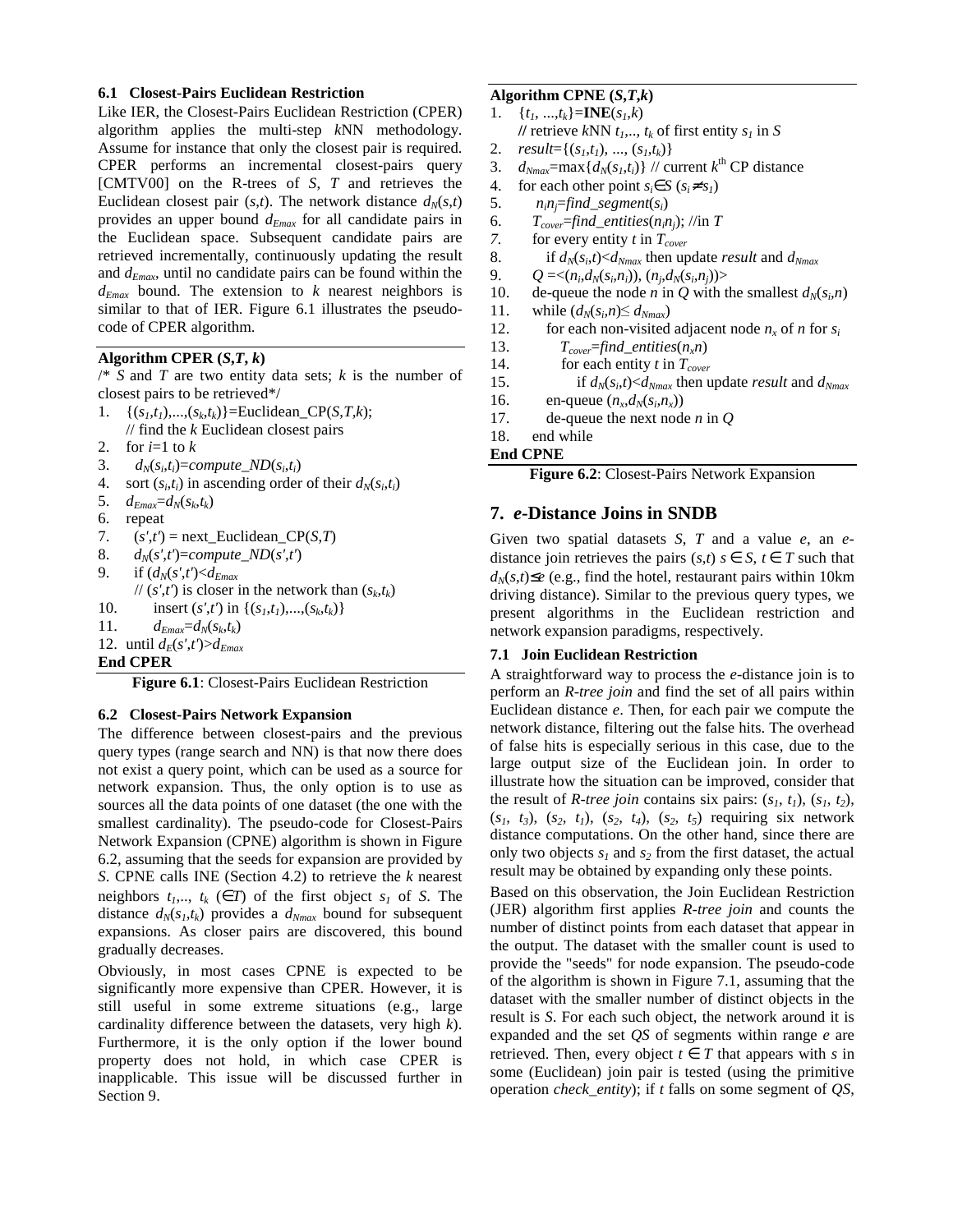then the pair  $(s,t)$  is added to the final result. In order to facilitate fast computation of  $T_s$ , and at the same time achieve spatial locality between consecutive expansions, the output of *R-tree join* is sorted on *S* using the Hilbert space filling curve. For large *Rjoin-res*, the algorithm is repeatedly applied for blocks of pairs that fit in memory.

# Algorithm JER  $(S, T, e)$

/\* *S* and *T* are two entity data sets; *e is the (network) distance threshold* \*/

- 1. *Rjoin-res*=R-tree-join(*S*, *T*);
- 2. sort *Rjoin-res* on *s*
- 3. for each distinct object  $s \in S$  in *Rjoin-res*
- 4.  $T_s$ = set of objects ∈ *T* that pair with *s* in *Rjoin-res*<br>5.  $OS=expand\ point(s, e)$
- 5. *QS*=*expand\_point*(*s,e*)
- 6. for each object  $t \in T_s$
- 7. **for each segment** *seg* **in** *QS*<br>8. **if** *check entity(seg,t)*
- 8. if *check\_entity(seg,t)*
- 9. *result= result*∪(*s*,*t*)

#### **End JER**

**Figure 7.1**: Join Euclidean Restriction

## **7.2 Join Network Expansion**

The Join Network Expansion (JNE) algorithm expands the network around points of the smallest dataset (let it be *S*) to find the matching objects of the second dataset (*T*). Obviously, as in the case of CPNE, this approach is expected to be very expensive in most situations. In order to reduce the cost, JNE exploits access locality. In particular, the network is expanded around  $s_1, \ldots, s_n$  (*n* depends on the available memory) neighboring points of *S*, producing corresponding sets of qualifying segments  $QSS<sub>1</sub>,...$ ,  $QSS<sub>n</sub>$ . Then, the RNE algorithm (Section 5.2) is applied (on the R-tree of *T*) for all  $QSS_1, \ldots, QSS_n$ simultaneously. Every point  $t \in T$  that falls on a segment of *QSsi* appends a new pair (*si*,*t*) in the result. The advantage of this approach (with respect to straightforward network expansion) is that it saves disk accesses for segments that appear in multiple  $QSS_i$  (which, otherwise, would generate multiple query windows on *T*). In order to achieve locality of points  $s_1, \ldots, s_n$ , we utilize the R-tree structure, i.e., the points are obtained from the same or neighboring leaf nodes in the R-tree of *S*.

## Algorithm JNE  $(S,T,e)$

- 1. *result*=∅
- 2. while *S* has not been exhausted
- 3. get next  $s_1, \ldots, s_n$  points
- 4. for each point  $s_i$ <br>5.  $QSS_i=expand$
- $QSs_i = expand\_point(s_i, e)$
- 6. let *QS*=the union of *QSs<sub>i</sub>* (for  $1 \le i \le n$ )<br>7. **RNE**(rootRtree<sub>T</sub>, *OS*, result)
- 7. **RNE**(*rootRtree<sub>T</sub>*, *QS*, *result*) 8. end while
- end while
- **End JNE**

|  |  |  |  | Figure 7.2: Join Network Expansion |
|--|--|--|--|------------------------------------|
|--|--|--|--|------------------------------------|

# **8. Experimental Evaluation**

In this section we experimentally compare all algorithms in terms of CPU-time and I/O cost using a Pentium III, 700MHz processor, running Windows NT. We set the page size of the data structures to 4K and employ an LRU buffer which accommodates 10% of the road network and 10% of each R-tree participating in an experiment. In order to simulate real-life conditions, we use a spatial network of  $|N| = 179,000$  segments, representing main roads in North America [WWW], "cleaned" to form a connected graph. For simplicity, we consider bidirectional edges; however, this does not affect the interpretability and value of the results. In order to control the density of the entities, we use synthetic datasets with cardinalities in the range 0.01⋅|*N*| to 10⋅|*N*|. The distribution of the entities follows the network distribution. For nearest neighbor and range search, we execute workloads of 200 queries, also following the network distribution.

## **8.1 Nearest Neighbor Queries**

First we compare IER (incremental Euclidean restriction) with INE (incremental network expansion). Figures 8.1a and 8.1b plot the performance of the two methods in terms of I/O accesses and CPU cost, as a function of |*S*|*/*|*N*| (i.e., the ratio of entity to segment cardinality), for *k*=10. The I/O cost is broken to R-tree and network page accesses.



When the cardinality  $|S|$  of the entity set is small, the Euclidean nearest neighbors are far from the query point. As we see later this increases significantly the number of false hits, and therefore, the unnecessary network distance computations. The problem lessens as |*S*| increases, and the performance of IER improves. On the other hand, the I/O cost of INE is low because the range queries on the Rtree exhibit high locality and the search path is in the buffer with high probability. Moreover, only the necessary network edges are visited (as ensured by the algorithm).

Figure 8.2 shows the performance of the two methods for various values of *k*, when  $|S|=|N|$ . INE consistently outperforms IER and the gap increases with *k*. The explanation is similar to the previous case, i.e., a large *k* implies a high distance from the query point and, therefore, increases the number of false hits.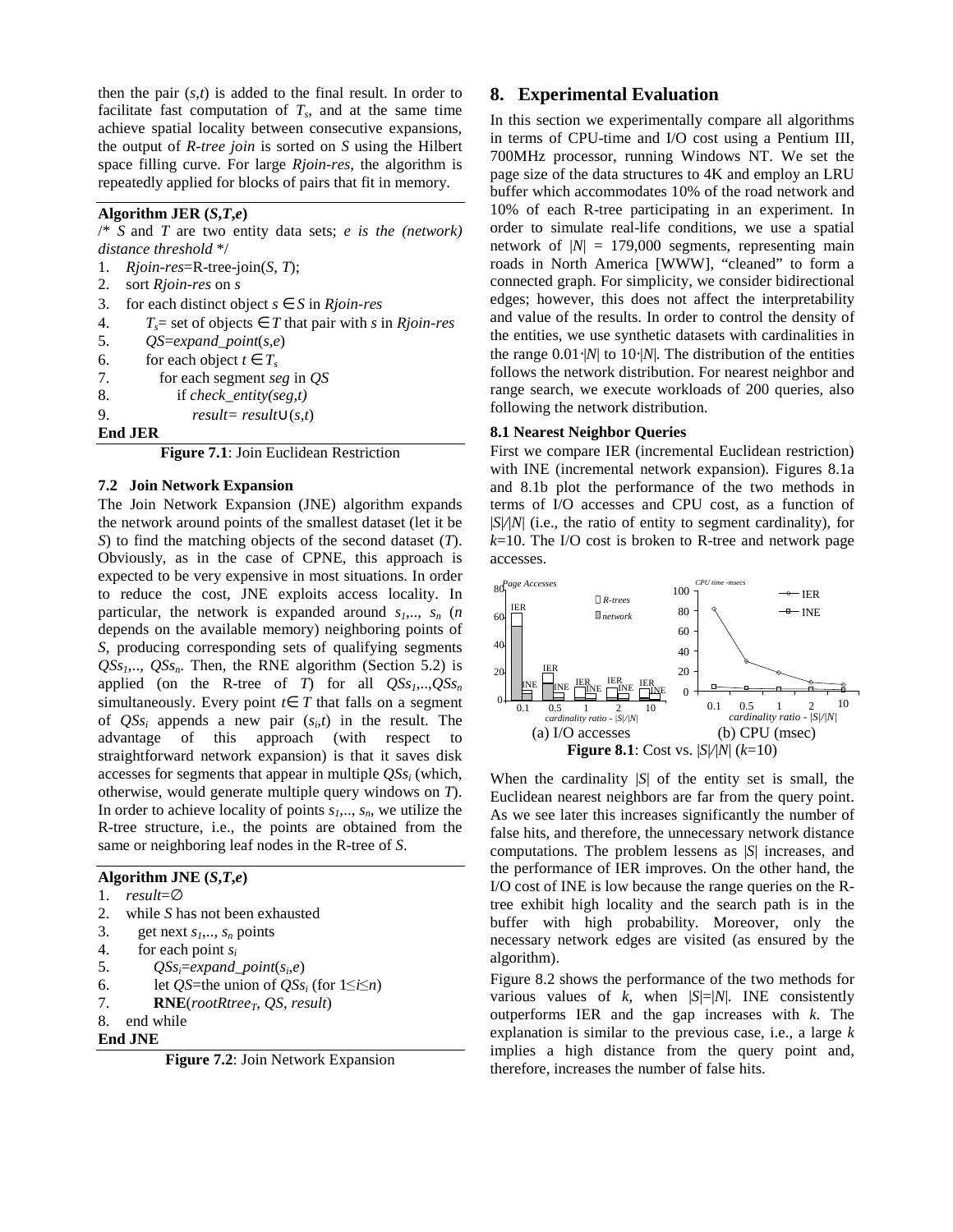

Figure 8.3 unveils the ratio of false hits retrieved by IER (i.e., the number of Euclidean NN that are not in the query result divided by *k*) for the two experiments of Figures 8.1 and 8.2. The false hit ratio drops with the cardinality of *S*, since the entity set becomes denser and increases the probability to find all nearest neighbors on the edges adjacent to the query point or in its vicinity. On the other hand, the false hit ratio increases with *k*. The effects of false hits are reflected to the processing cost of IER.



Concluding, INE is more efficient and robust than IER, which suffers by the excessive network distance computations due to false hits. Nonetheless IER could perform better in denser, more regular networks (e.g., city blocks), where the Euclidean distance gives a better approximation of the travel cost. Furthermore, its cost will drop significantly if materialization is used (so that network distances can be computed very efficiently).

#### **8.2 Range queries**

The next set of experiments compares RER (range Euclidean restriction) with RNE (range network expansion). Figure 8.4 shows the cost of the algorithms as a function of |*S*|*/*|*N*|*,* fixing the query range *e* to 0.01 (1% of the data universe side length). Both algorithms perform a single expansion of the network. Their difference is that (i) RER first retrieves the candidate objects within the Euclidean range *e* and then expands the network, while (ii) RNE first expands and then performs the query on the data R-tree for the actual results. This explains the fact that the algorithms have the same network cost in all cases. On the other hand, RER also retrieves some false hits (i.e., objects in the Euclidean, but not in the network range), which result in more R-tree node accesses. Although, as shown in Figure 8.6a, the false hit ratio is almost constant, the absolute number of false hits increases with |*S*|, which is reflected in the increasing cost

difference of the algorithms as the cardinality of the entity set grows.



Figure 8.5 compares the performance of the methods as a function of *e*, when |*S*|=|*N*|. The number of retrieved objects (and the cost of the algorithms) increases proportionally to the area covered by the range, i.e., quadratically with *e*. As shown in Figure 8.6b the false hits ratio of RER increases linearly with *e*. Consequently, the relative R-tree cost difference of the algorithms grows faster with *e* than with |*S*|. Summarizing, RNE is more efficient than RER in the current problem settings, due to the fact that it retrieves only the required R-tree nodes.



#### **8.3 Closest pairs**

In this section, we compare CPER (closest-pairs Euclidean restriction) with CPNE (closest-pairs network expansion). First, we fix  $k=100$ ,  $|T|=0.1|N|$  and vary the cardinality of *S*. Figure 8.7 plots the costs of the algorithms as a function of |*S*|. CPER outperforms CPNE in all cases, because CPNE expands the network around all points of the smallest dataset, while CPER only expands it incrementally around the Euclidean closest pairs. Note that the I/O cost of CPNE remains almost constant for  $|S| \ge 0.1 |N|$ , because after  $|S|$  reaches 0.1|*N*|, the entities of  $T(|T| = 0.1|N|)$  are used for expansion (i.e., the number of expansions is independent of |*S*|).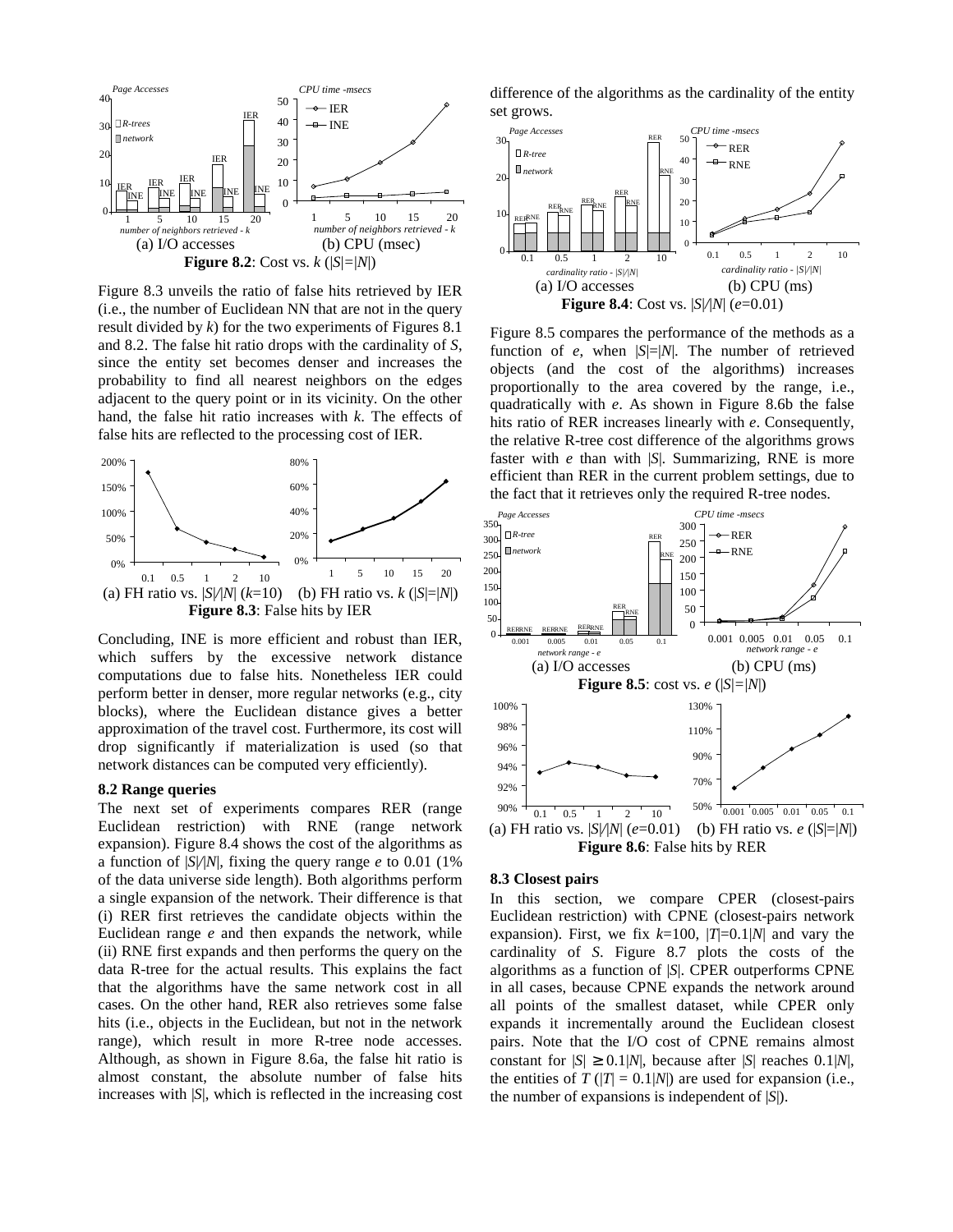

Figure 8.8 shows the relative costs of the algorithms when |*S*|=|*T*|=0.1|*N*| for different values of *k*. CPER is much faster than CPNE for *k*≤1000 for the reasons explained above. For *k*=10000 the cost of both algorithms explodes for different reasons (Note that the diagrams are in logarithmic scale). CPER now incurs numerous false hits, since there is a huge number of object-pairs with similar Euclidean distances, but diverge network distances. These pairs require many expensive distance computations of long paths, which incur extensive buffer thrashing. CPNE performs extensive expansion, which exceeds the available memory and causes many swaps in the buffer. Summarizing, CPER is much faster than CPNE in our settings, because it can utilize the Euclidean bounds to prune large areas of the search space early.



#### **8.4** *e***-Distance joins**

We proceed to compare JER (join Euclidean restriction) and JNE (join network expansion), using |*T*|=0.1|*N*| and setting the join distance *e* to 0.001. Figure 8.9a (8.9b) plots the number of disk accesses (CPU time) as a function of |*S*| ranging from 0.01|*N*| to |*N*|. JER has better I/O performance, but the difference diminishes as |*S*| increases. This is because, for large datasets, the number of object pairs qualifying the Euclidean distance join increases considerably, making the subsequent nodeexpansion (for false hit elimination) expensive. In this case, JER consumes more CPU time, due to the expensive sorting overhead (for selecting the "seed" for node expansion).

In Figure 8.10a (8.10b), we set |*S*| to 0.1|*N*| and measure the number of disk accesses (CPU cost) for different values of *e*. JER is significantly faster in terms of I/O, especially for small join distance in which case very few object pairs satisfy the Euclidean join. Interestingly, the relative CPU performance of JER and JNE changes at *e*=0.001. Particularly, the cost of JNE is almost independent of *e*, while JER incurs high CPU cost for large *e* because, similar to Figure 8.9b, its sorting step needs to process a large number of object pairs (that pass the Euclidean join). Therefore, JER is preferred for selective joins, while JNE should be applied otherwise.



# **9. Conclusion**

This paper presents the first comprehensive approach for query processing in spatial network databases, proposing an architecture that preserves connectivity and location, and several novel algorithms, based on the Euclidean restriction and network expansion frameworks, covering the most common processing tasks.

The Euclidean Restriction framework provides an intuitive way to deal with spatial constraints. If for instance, we want to "find the two nearest hotels to the south", we only need to retrieve the Euclidean neighbors in the area of interest using a constrained NN algorithm [FSA+01]. On the other hand, although network expansion is still applicable, it has limited pruning power on queries with selective spatial conditions. Considering again the example query, the network should be also expanded to the north of the query point, because subsequent nodes may lead to a nearest neighbor to the south.

The Euclidean Restriction framework assumes the lower bounding property, which may not always hold in practice. If, for instance, the edge cost is defined as the expected travel time, the Euclidean distance cannot confine the search space (unless we make additional assumptions, such as maximum speed). On the contrary, network expansion permits a wide variety of costs associated with the edges. It assumes, however, that the cost increases monotonically with the path (i.e., a path